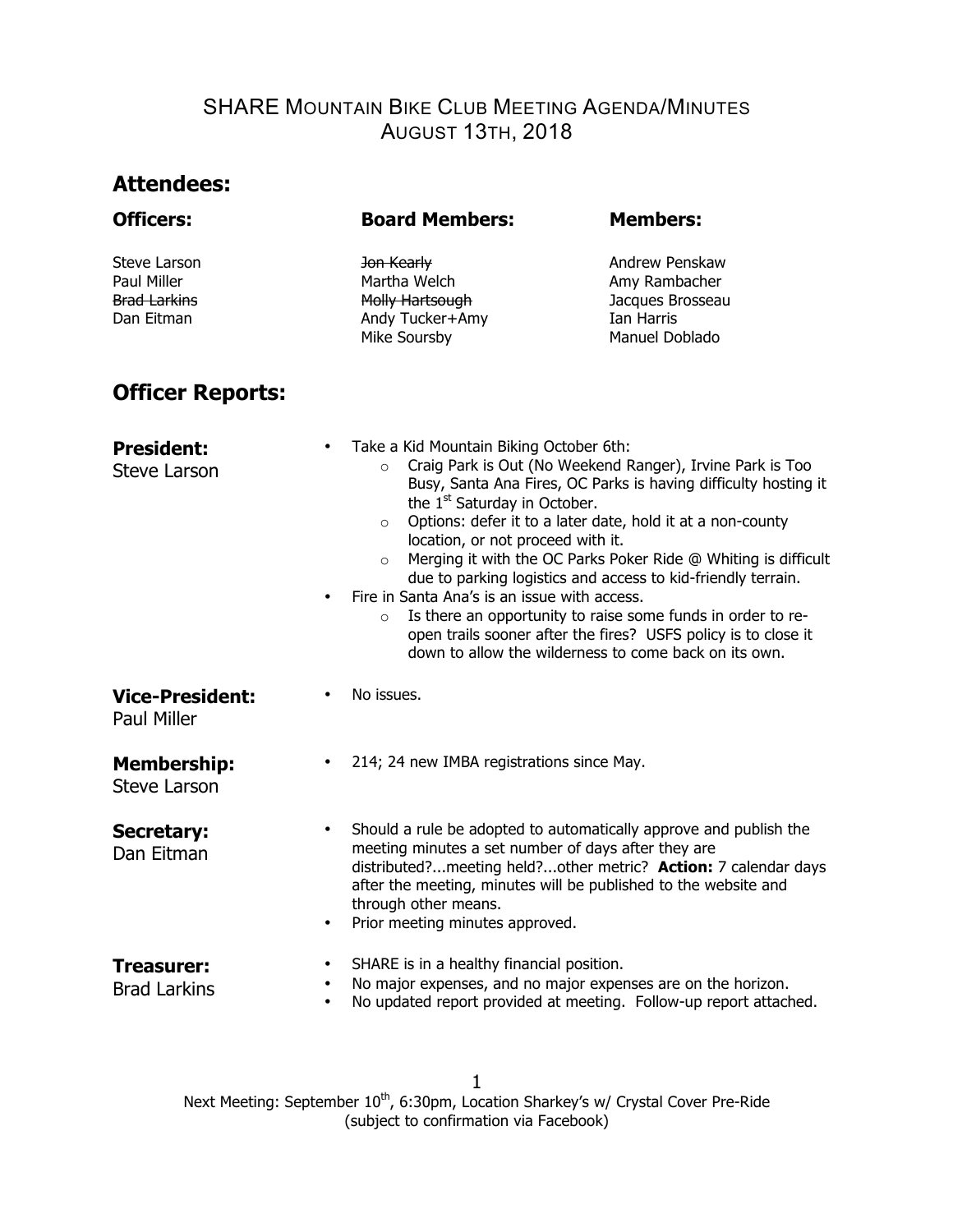# **Board Reports:**

| <b>Park</b><br><b>Representative</b><br><b>Director:</b><br>Jon Kearly | Nothing to report.                                                                                                                                                                                                                                                                                                                                                                            |  |  |  |
|------------------------------------------------------------------------|-----------------------------------------------------------------------------------------------------------------------------------------------------------------------------------------------------------------------------------------------------------------------------------------------------------------------------------------------------------------------------------------------|--|--|--|
| <b>Volunteer</b><br><b>Coordinator</b><br>Martha Welch                 | Nothing to report.<br>٠                                                                                                                                                                                                                                                                                                                                                                       |  |  |  |
| <b>Event/Activities</b><br><b>Coordinator:</b><br>Molly Hartsough      | Nothing to report.                                                                                                                                                                                                                                                                                                                                                                            |  |  |  |
| <b>Communications</b><br><b>Director:</b><br>Andy Tucker               | Creative solutions in the pipeline.                                                                                                                                                                                                                                                                                                                                                           |  |  |  |
| <b>Sponsorship</b><br><b>Coordinator:</b><br>Mike Soursby              | Progress with Troy Lee has been slow and may not align with<br>٠<br>SHARE's goals.<br>FOX Head is still an option to pursue.<br>٠<br>Beeline bikes in attendance. Perhaps offer a discount or other<br>$\bullet$<br>opportunity for those who perform trail maintenance.<br>Hollywood Racks has provided a rack for SHARE for a giveaway as<br>$\bullet$<br>well as 10% sponsorship discount. |  |  |  |
| <b>Park Reports:</b>                                                   |                                                                                                                                                                                                                                                                                                                                                                                               |  |  |  |
| <b>Crystal Cove</b>                                                    | Ruts require filling and equipment is needed to do the work.<br>$\bullet$                                                                                                                                                                                                                                                                                                                     |  |  |  |
| <b>Laguna Coast</b><br><b>Wilderness</b>                               | The park is doing a study on usage of Lizards trail, Martha is checking<br>$\bullet$<br>to see if they need more volunteers. Provide bike bells for Laguna<br>Canyon Foundation, they are asking for another 250 to be able to<br>hand out at the top of Lizards. Eventual goal of the survey is<br>unknown. Action: Provide requested 200 of ea. (400 total).                                |  |  |  |
|                                                                        | 2<br>Next Meeting: September 10 <sup>th</sup> , 6:30pm, Location Sharkey's w/ Crystal Cover Pre-Ride<br>(subject to confirmation via Facebook)                                                                                                                                                                                                                                                |  |  |  |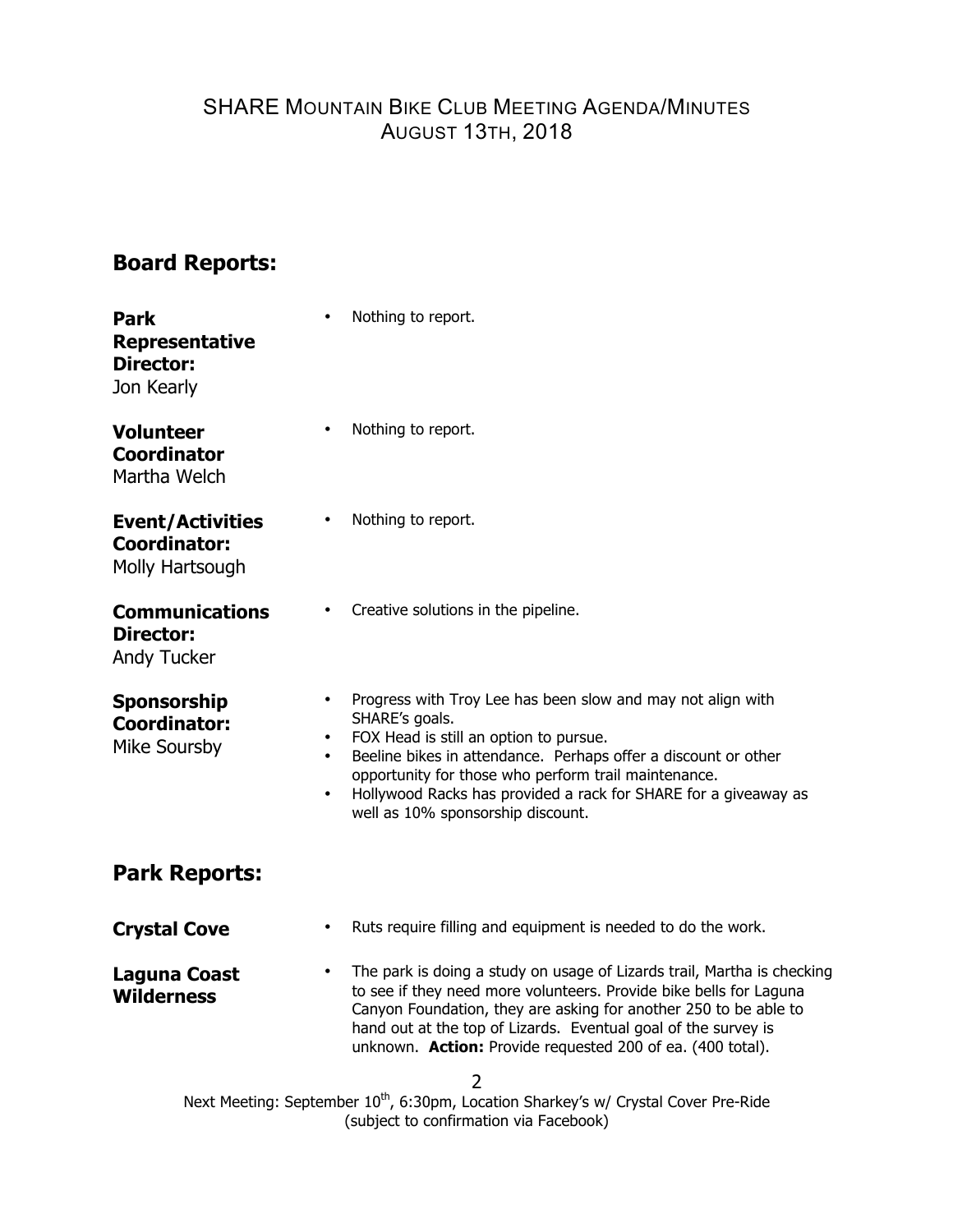| <b>Aliso and Wood</b><br>Canyons | Coyote Run is still closed.                                                                                                                                                                                                                                                                                                                                                                                                                                           |
|----------------------------------|-----------------------------------------------------------------------------------------------------------------------------------------------------------------------------------------------------------------------------------------------------------------------------------------------------------------------------------------------------------------------------------------------------------------------------------------------------------------------|
| <b>Whiting Ranch</b>             | OC Parks Poker ride, October 13 <sup>th</sup> . SHARE has fed the volunteers in<br>$\bullet$<br>the past, but OC Parks may be able to do that this year, is that what<br>we want? Martha is also waiting on the fliers to distribute. Martha will<br>start distribution and will bring a bunch to help distribute wider across<br>the county. Recommend that the County use their funds to feed the<br>volunteers. Link to registration will go onto SHARE's website. |
| Santiago Oaks                    | Nothing to report. Camry rental car was on Cactus.                                                                                                                                                                                                                                                                                                                                                                                                                    |
| <b>Peters Canyon</b>             | Nothing to report.                                                                                                                                                                                                                                                                                                                                                                                                                                                    |
| O'Neill                          | Amy Rambacher is the new park representative for the park. Bike bell<br>$\bullet$<br>program is being well received. They want SHARE to have a booth on<br>October 6 <sup>th</sup> for Acorn Days. SHARE will likely attend and may provide<br>the SHARE EZ Up.                                                                                                                                                                                                       |
| <b>IOSP/IRC</b>                  | Nothing to report.<br>٠                                                                                                                                                                                                                                                                                                                                                                                                                                               |
| <b>Caspers</b>                   | Currently closed with the Santa Ana fires.<br>$\bullet$                                                                                                                                                                                                                                                                                                                                                                                                               |
| <b>Chino Hills</b>               | Nothing to report.<br>$\bullet$                                                                                                                                                                                                                                                                                                                                                                                                                                       |
| San Onofre                       | Still looking for TAV volunteers. Nothing else to report.<br>$\bullet$                                                                                                                                                                                                                                                                                                                                                                                                |

### **Old Business:**

1) Inner-Coastal Clean-Up: https://oceanconservancy.org/trash-free-seas/international-coastal-cleanup/ September 15<sup>th</sup> will be the 22<sup>nd</sup> annual Inner-Coastal Clean-up, we will be back at Trabuco Creek location, we need someone to order and pick up pizza for the group (Steve has a wedding to attend in Sacramento that day). Paul Miller will spearhead the pizza purchasing for the group.

### **New Business:**

- 1) October 27<sup>th</sup>: 30<sup>th</sup> Anniversary Ride.
	- a. Location: Rose Canyon Cantina (tentative)
	- b. Routes: Luge, O'Neil,
	- c. Food: \$15/person…\$5 deposit to reserve your space. Members only. Non-members may attend by purchasing a membership.

3

Next Meeting: September 10<sup>th</sup>, 6:30pm, Location Sharkey's w/ Crystal Cover Pre-Ride (subject to confirmation via Facebook)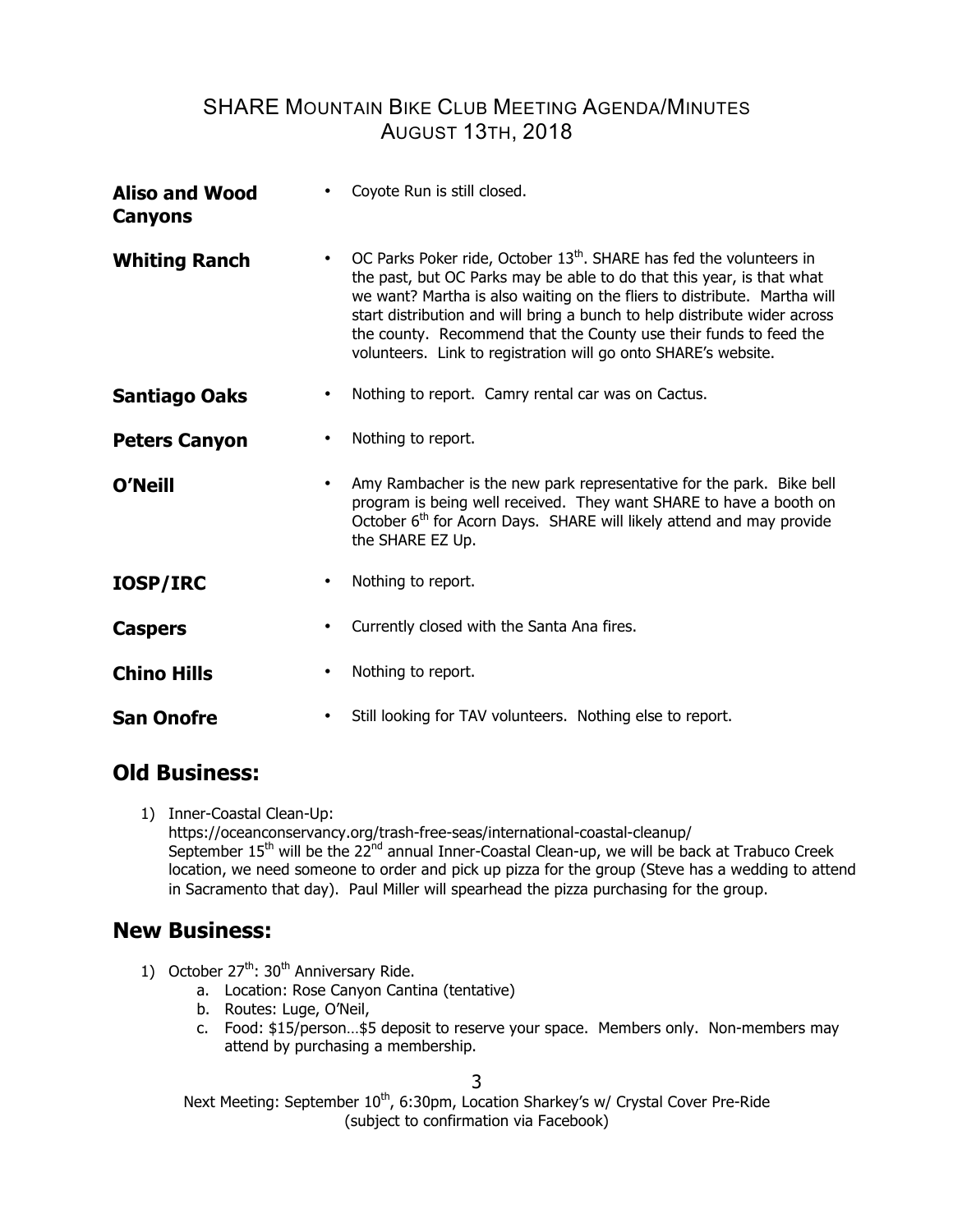- d. T-Shirt: Design not yet finalized.send to Mike for review.
- e. Sponsorship support (The Path, Eminent Bikes, others)
- 2) Mark Reynolds Event
	- a. Give-away with funds collected by ThinkMTB is October 20<sup>th</sup>.
	- b. 8am volunteer setup. Carpool if you want to attend the event. Giving away 30 bikes.
	- c. https://www.facebook.com/events/320009555235413/

# **Roundtable:**

- 1) There was a cursory discussion about what would be the issues regarding safety, one-direction trails, scheduled use, etc. within the OC Parks hierarchy.
- 2) People for Bikes Draft Meetup on July  $24<sup>th</sup>$  was interesting. One of the takeaways is that high-end road bike sales have been decreasing while high-end ebikes have been increasing at the same rate.
- 3) GGR (Girlz Gone Riding) annual Big Bear Weekend that gets the 7 chapters together for a 2-day meetup along with their better halves.